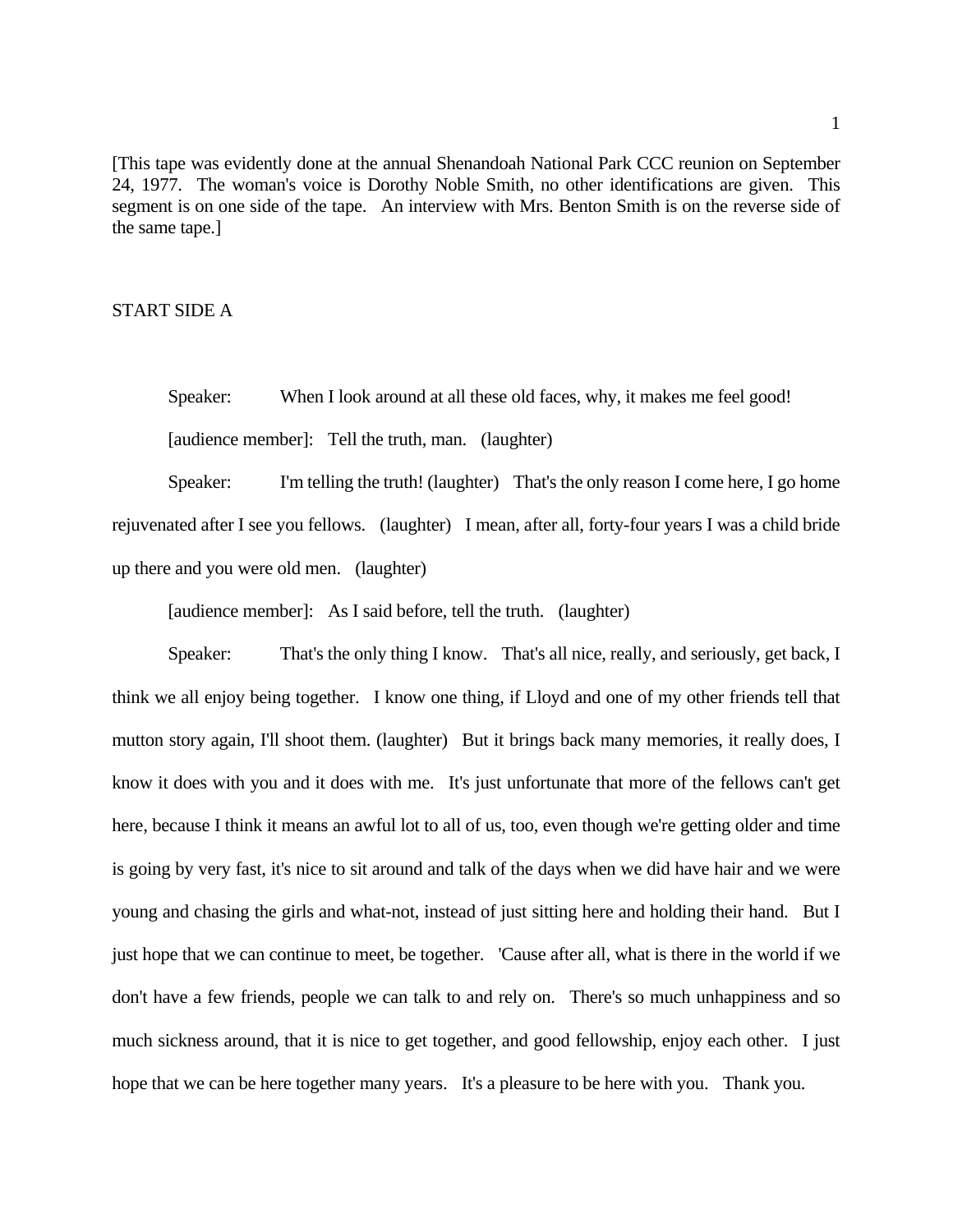[applause, tape cuts off, then restarts]

Speaker: . . . . most of you boys came in from the cities and thereby it happened that you didn't know how to handle an ax. You did know what a shovel was. So we then were allowed to enroll fifteen local men, the Weakleys, the Caves, and so forth around here. And they were hired; they lived in camp during the week and then went home on weekends. They received their money in cash. You boys got \$5 in cash and \$25 was mailed home, if you remember.

[voice from audience] ( ) first hand worked at Panorama with a World War I veteran.

 Speaker: No, sir, I'm sorry, there was no camp at Panorama. It was down at Sperryville.

[voice from audience] Okay, above it.

Speaker: Above?

[voice from audience] ( ) we had the first camp at Big Meadows.

 Speaker: No, the first camp, because I brought it here, my friend, I carried them up there on April the 17th, nineteen hundred and thirty-three, was Number 1 at Skyland.

[voice from audience] ()

Speaker: Pardon?

[voice from audience] You carried me up, then.

 Speaker: Maybe I carried you up there, (laughter) we took you up in those old trucks. But I got down here, there was nothing up anywhere there at all. We went up, if you remember, we slept on the ground the first three or four nights until we'd gotten up the tents up. And that was Number 1. That was just on the other side of Skyland. And then Number 2 came out, they came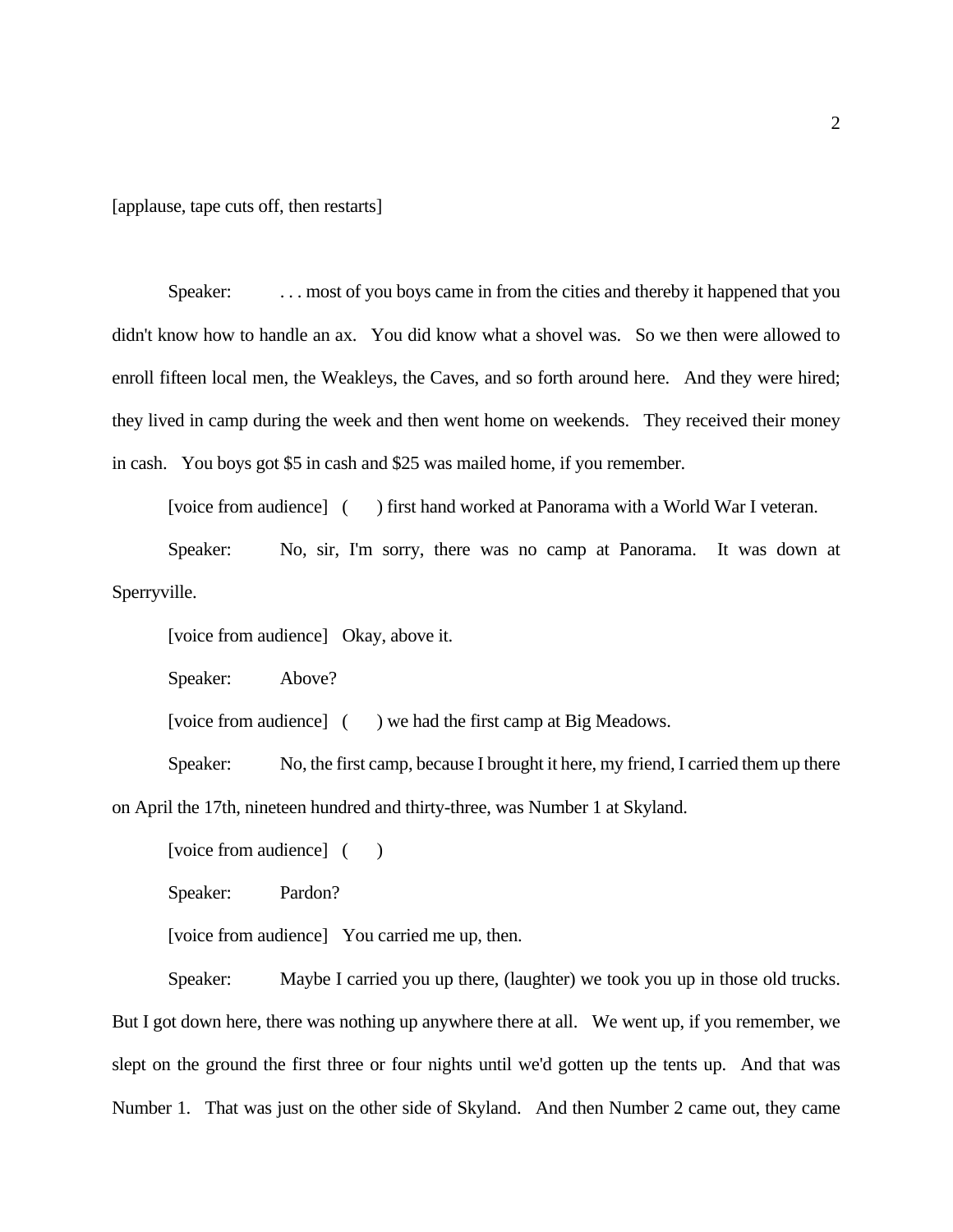the other way. We came up this side, into Luray. Number 2, as I remember, came into Elkton and came up the other way.

[voice from audience] ( ) World War I vets up there?

 Speaker: No. The only World War vets that we ever had, maybe after they became civilian, but the first company of vets we had came down from Massachusetts, were at Figgersville. It's been a long time, I think if you check, you'll find I'm correct.

[tape cuts off, then restarts again]

(laughter) [woman's voice] Oh, that's great! (laughter, talking, milling around)

[tape cuts off, then restarts again]

[tape cuts off, then restarts again]<br>[man's voice] That's the same thing, that's that what's that ( ) camp?

[2nd man]: That's, that's Camp 10 again and I'm, I think that's our mess hall at Camp 10. Let's see this one. (voices in background, man approaches)

[3rd man]: How have either of you been a CC boy () in Camp Number 2 and not be 62?

 [1st man]: Who, me? I went in 1940 in the CCC camps. I was 16 years old when I went in. I stayed a year in the CCC's, then I joined the army! (laughing)

[2nd man]: What do you know? I guess I was in guidance; four months after I got out, I was in the army.

1st: Yeah. I think most eventually went, () got in the service. I just stayed twenty,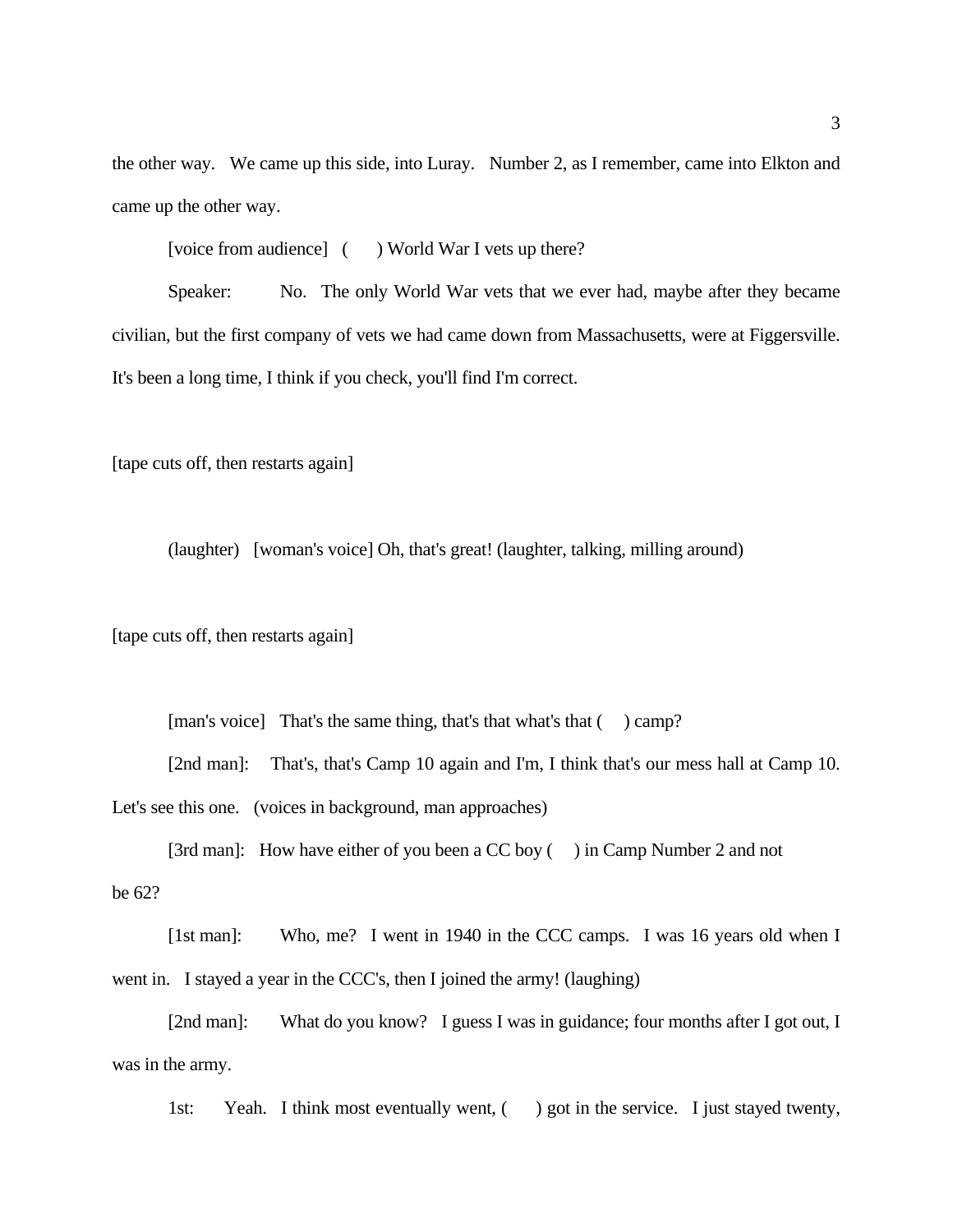that's all.

3rd: And I stayed 27.

[tape stops, restarts again]

 up on the Skyline Drive. Seems the powers that be discovered that the Front Royal army remount station, which was a cavalry remount station, they used to break horses for the United States Cavalry. They'd get these green horses from the west and they break them there for, as mounts for the, for the army. And it abutted the Shenandoah National Park. And some of the powers that be discovered that there was about a 60 or 70 foot discrepancy in a fence line running between these two government installations. Well, the purpose of the fence was, it was a straight line fence that ran for about seven miles. It was to keep the horses from the remount station from going over into the National Park. But the fence was off about 60 foot, so the fence had to be replaced. Now you can imagine a fence that had, about seven miles long, it was all overgrown with brambles and, and honeysuckle vines and poison ivy and this and that. The fence had to be pulled down and a new fence built. 1st: I wanted to tell you a little story about one of the jobs we did when I was in Camp 10,

Dorothy Noble Smith: For seven miles?

1st: For seven miles, using CCC labor. No, no mechanized equipment other than an air compressor and jack hammers, which had to be brought in by muscle.

DS: Yeah.

 down valleys and from, from a peak to a, a valley and back up again. And I believe there was a total of 700, maybe 800 holes. And over 500 of these holes were in solid rock. (laughs) 1st: And in the configuration, typical Blue Ridge Mountain configuration, up valleys and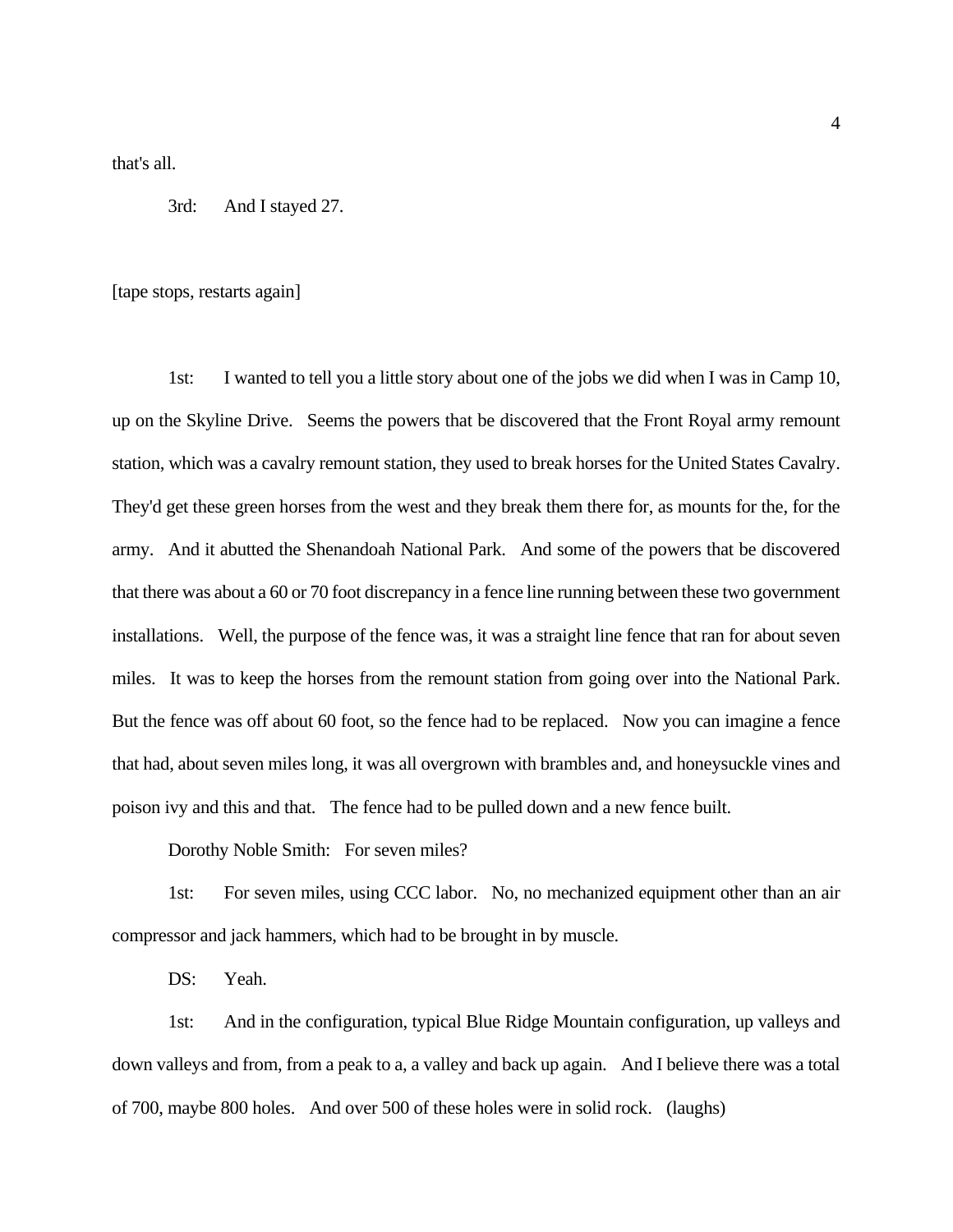DS: (inhales sharply, exhales noisily)

2nd man: I don't think they were local ( ) I don't remember any--

[tape stops and restarts again]

 locust poles weighed 200 pounds-- 1st: --fence, and get back to work drilling these holes and exploding, exploding the dynamite charges, and removing the rock, and then carrying the locust poles in, and some of these

DS: Sure.

1st: --or more.

DS: Yeah.

 a, this was a typical sort of project that was done in the Shenandoah Park by the CCC people. It was 1st: And we had to carry them all in place and replace the fence line. And this, this was hard, hard physical work.

DS: How long did it take to do this fence?

 post was set in place by hand, by young men, average of maybe 17, 18 years old. 1st: It took us about three months, five days a week working on this job. And every, every

DS: Those locust posts last, too.

1st: I imagine they might still be there, but I'm not going to go and find out!

DS: (laughter)

[tape ends abruptly]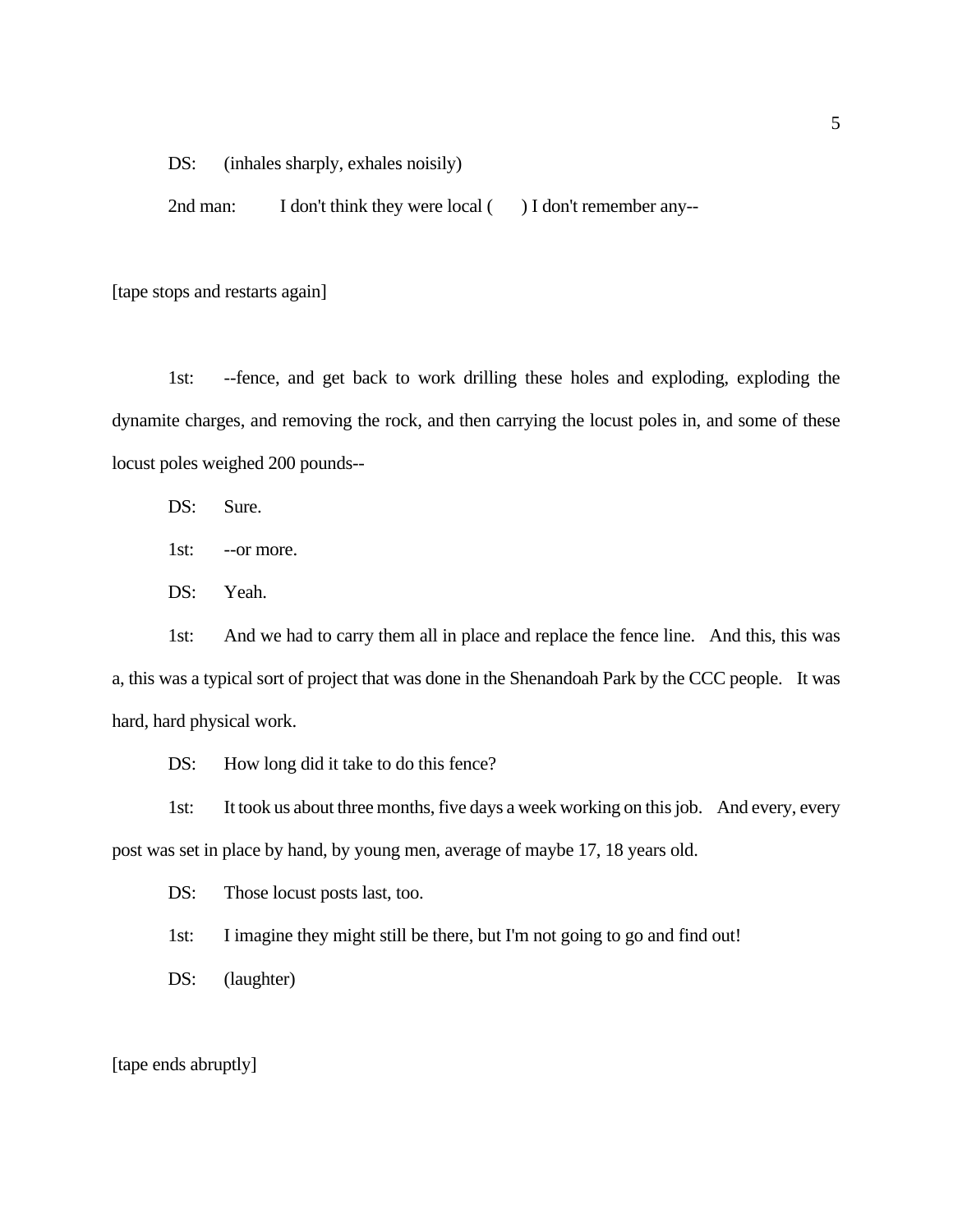[END OF INTERVIEW]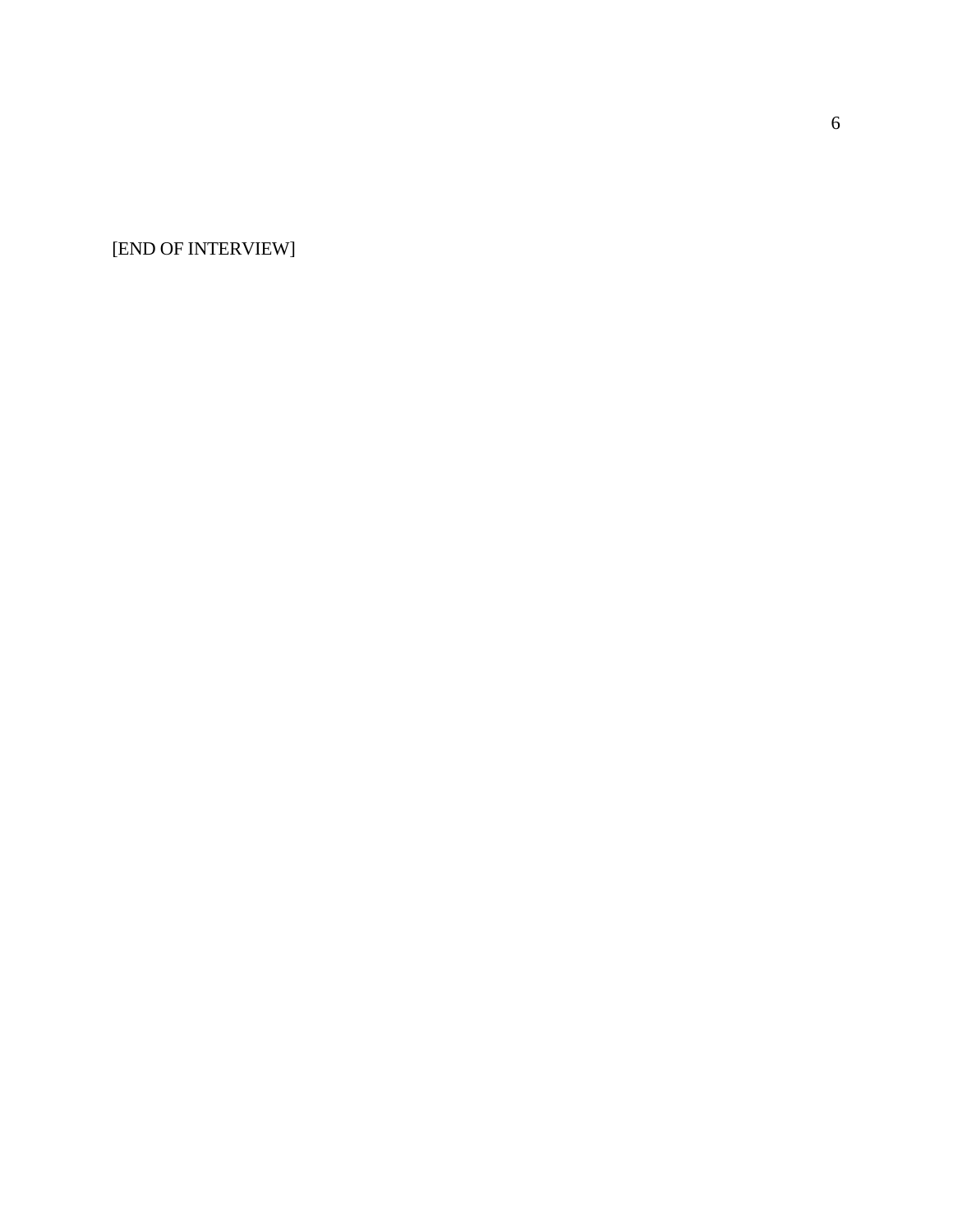Interview

with

# CCC ALUMNI

September 24, 1977

Interviewer: Dorothy Noble Smith

Transcribed by: Joy K. Stiles

Shenandoah National Park

Luray, Virginia

Original manuscript on deposit at Shenandoah National Park Archives

**NOTICE:** 

 **The material contained in this oral history may only be used for professional and genealogical research, park interpretive** 

**and educational media,**  quotations in **publications. and brief commercial**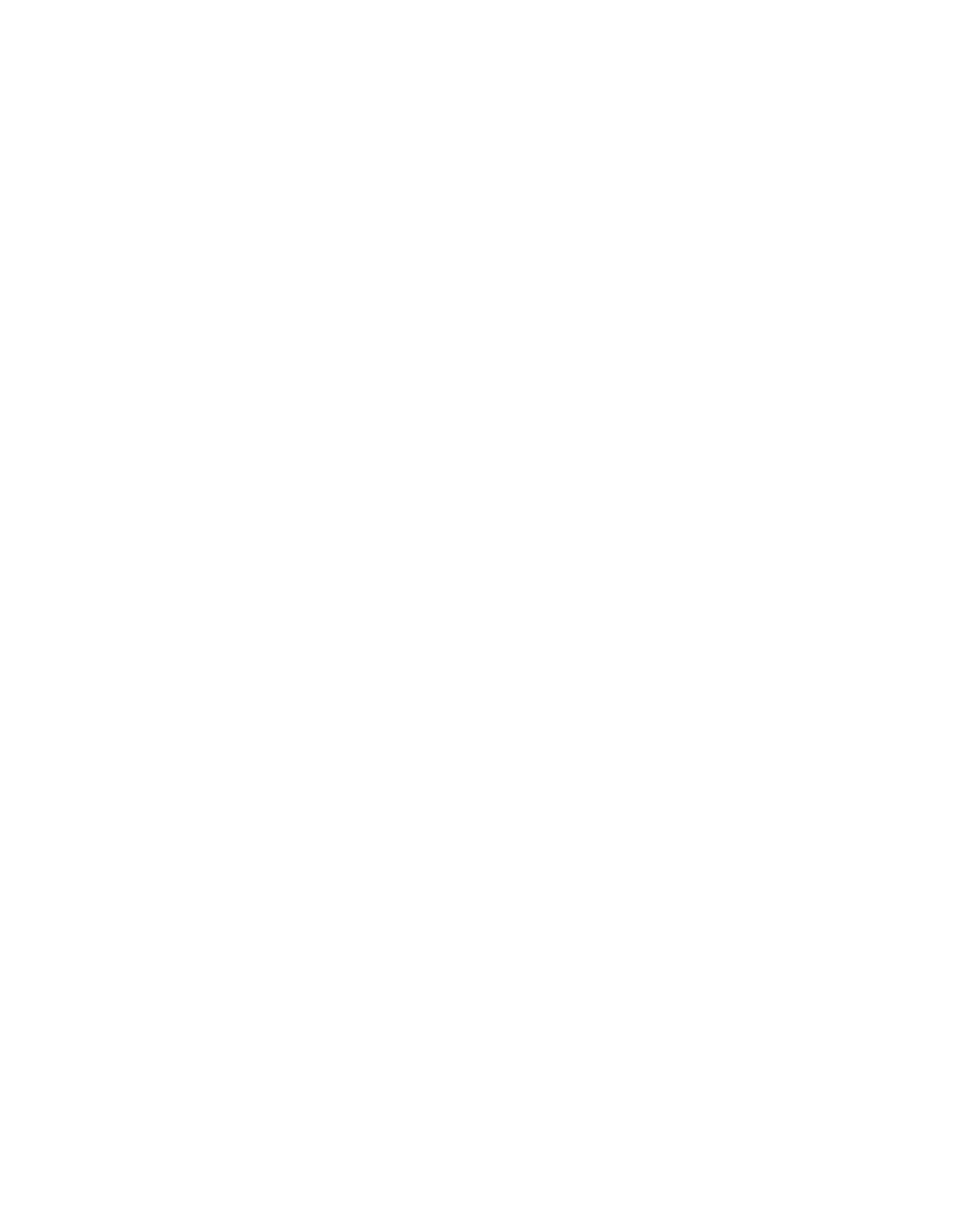## **INDEX**

Interview with

CCC ALUMNI

September 24, 1977

Interviewer: Dorothy Noble Smith

Transcribed by: Joy K. Stiles

Shenandoah National Park Luray, Virginia

Original manuscript on deposit at Shenandoah National Park Archives

**NOTICE:** 

 **The material contained in this oral history**  media, **may only be used for professional and genealogical research, park interpretive and educational media, and brief quotations in nonprofit commercial publications.**